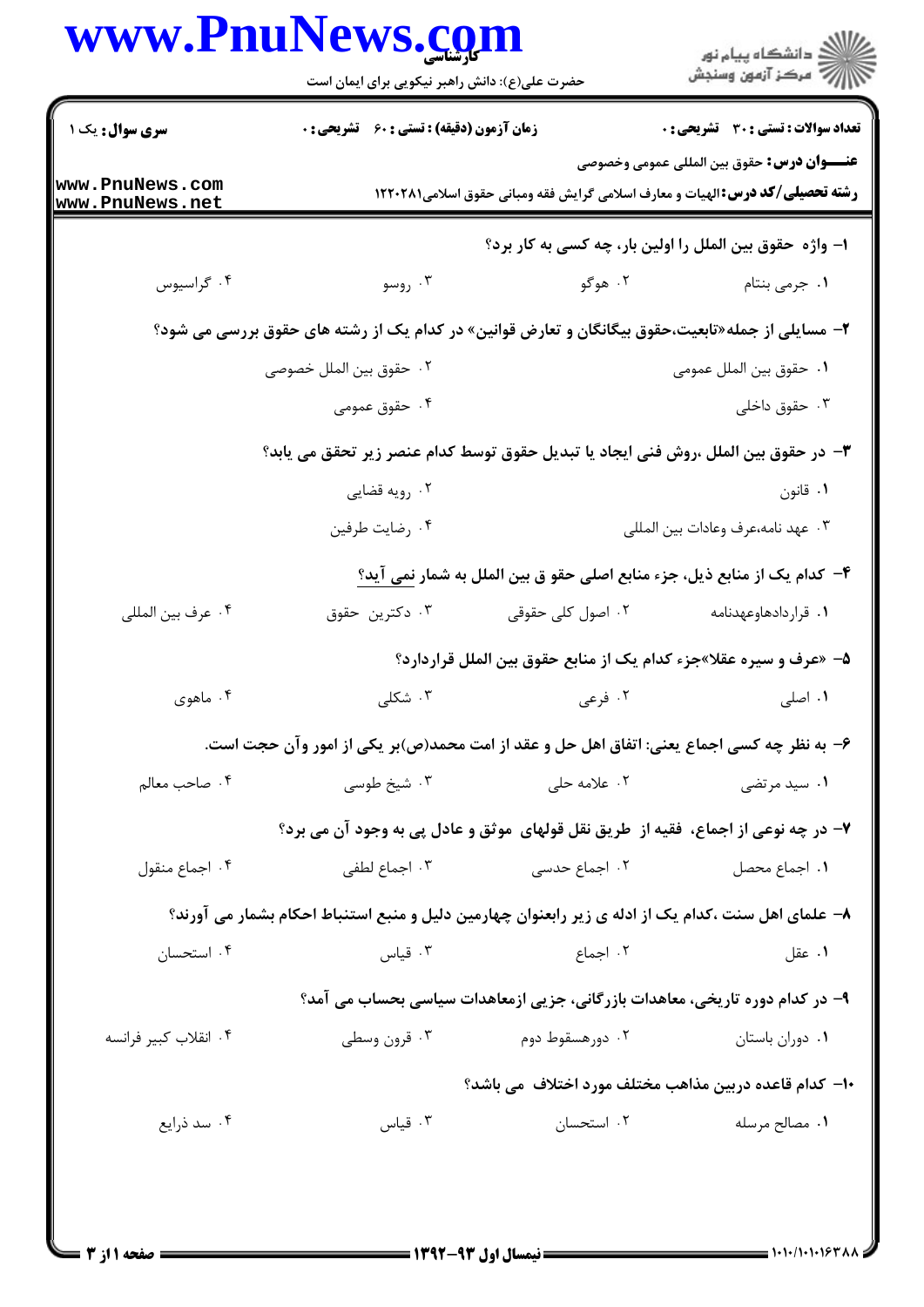## www.PnuNews.com

|                                    | www.PnuNews.com<br>حضرت علی(ع): دانش راهبر نیکویی برای ایمان است                                                                            |              | ڪ دانشڪاه پيام نور<br>(7 مرڪز آزمون وسنڊش                                       |  |  |
|------------------------------------|---------------------------------------------------------------------------------------------------------------------------------------------|--------------|---------------------------------------------------------------------------------|--|--|
| <b>سری سوال : ۱ یک</b>             | <b>زمان آزمون (دقیقه) : تستی : 60 ٪ تشریحی : 0</b>                                                                                          |              | <b>تعداد سوالات : تستی : 30 ٪ تشریحی : 0</b>                                    |  |  |
| www.PnuNews.com<br>www.PnuNews.net | <b>عنــــوان درس:</b> حقوق بين المللي عمومي وخصوصي<br><b>رشته تحصیلی/کد درس: ا</b> لهیات و معارف اسلامی گرایش فقه ومبانی حقوق اسلامی1۲۲۰۲۸۱ |              |                                                                                 |  |  |
|                                    | اا− از مهمترین شروطی که باید توسط متعاهدین در نظر گرفته شود، کدام گزینه می باشد؟                                                            |              |                                                                                 |  |  |
|                                    | ۰۲ اهلیت طرفهای معاهده                                                                                                                      |              | ٠١. رعايت مصلحت طرفين                                                           |  |  |
|                                    | ۰۴ موافقت موضوع با شريعت                                                                                                                    |              | ۰۳ قصد ورضاي طرفين                                                              |  |  |
|                                    |                                                                                                                                             |              | ۱۲- «عرف کشورهای خاور میانه» جزء کدام یک از موارد ذیل می باشد؟                  |  |  |
| ۰۴ عرف محلی                        | ۰۳ عرف منطقه ای                                                                                                                             | ٢. عرف جهاني | ١. عرف عام                                                                      |  |  |
|                                    |                                                                                                                                             |              | ۱۳- کسانی که بر امام علیه السلام خروج کرده چه نوع جهادی علیه شان ًصورت می گیرد؟ |  |  |
| ۰۴ جهادباكفار                      | ۰۳ جهاد با بغاه                                                                                                                             | ۰۲ جهاددفاعی | ٠١ جهادابتدايي                                                                  |  |  |
|                                    |                                                                                                                                             |              | <b>۱۴ - حکم رباط یا مراقبت از مرزها چیست</b> ؟                                  |  |  |
| ۰۴ مباح                            | ۰۳ مکروه                                                                                                                                    | ۰۲ واجب      | ٠١ مستحب                                                                        |  |  |
|                                    | ۱۵– دومین مرحله از مراحل امربه معروف و نهی از منکر کدام گزینه می باشد؟                                                                      |              |                                                                                 |  |  |
| ۰۴ اعراض از مرتکب                  | ۰۳ گفتار و تذکر                                                                                                                             | ۰۲ ضرب و شتم | ٠١. اظهار كراهت                                                                 |  |  |
|                                    | ۱۶– کدام کشور،از نظر سیاست خارجی جمهوری اسلامی ایران ،دار الحرب محسوب می شود؟                                                               |              |                                                                                 |  |  |
| ۰۴ فرانسه                          | ۰۳ انگلیس                                                                                                                                   | ٠٢ اسراييل   | ۰۱ آمریکا                                                                       |  |  |
|                                    | ۱۷– کدامیک از عناوین ذیل، به  اهل پیمان اطلاق می شود؟                                                                                       |              |                                                                                 |  |  |
| ۰۴ اهل پیمان                       | ۰۳ اهل ذمه                                                                                                                                  | ۰۲ مستامنین  | ۰۱ معاهدين                                                                      |  |  |
|                                    |                                                                                                                                             |              | ۱۸- کدام دانشمند ،عنصر سرزمین را عاملی غیر ضروری در رشد یک دولت می دانست؟       |  |  |
| ۰۴ دوجی                            | ۰۳ شارل                                                                                                                                     | ۰۲ روسو      | ٠١ لاباند                                                                       |  |  |
|                                    |                                                                                                                                             |              | ١٩- طبق كدام تئوري ،شناسايي فقط تصديق واقعيت مي باشد؟                           |  |  |
| ۰۴ تشریعی                          | ۰۳ اعلامی                                                                                                                                   | ۰۲ تکوینی    | ۰۱ تاسیسی                                                                       |  |  |
|                                    |                                                                                                                                             |              | ۲۰- عمل شناسایی از چه قرنی در روابط بین الملل بوجود آمد؟                        |  |  |
| ۰۴ شانزدهم                         | ۰۳ هجدهم                                                                                                                                    | ۰۲ هفدهم     | ۰۱ نوزدهم                                                                       |  |  |
|                                    | ٣١– اولين بارشناسايي كدام كشور توسط ديگردولتها ،نقطه آغاز چنين سنتي درروابط بين الملل گرديد؟                                                |              |                                                                                 |  |  |
| ۰۴ انگلیس                          | ۰۳ آمریکا                                                                                                                                   | ۰۲ فرانسه    | ۰۱ ژاپن                                                                         |  |  |
|                                    |                                                                                                                                             |              |                                                                                 |  |  |